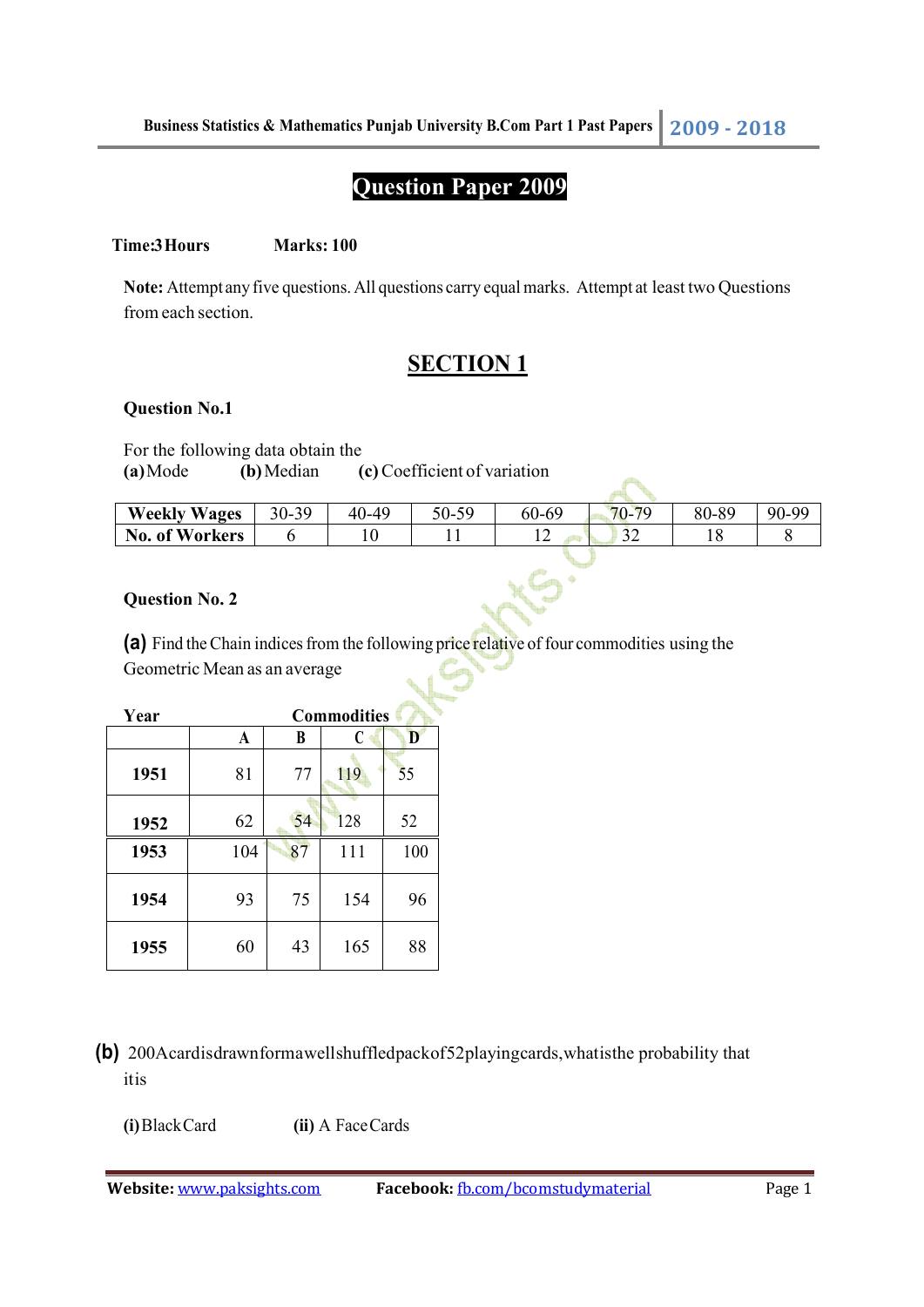#### **Question No.3**

A population consist of four values 2, 4,6,10, Take all possible sample of size n=2 without replacement. Find the mean of each sample. Form a frequency table of sample Means and calculate Mean and Variance. Also Verify that

 $\mu \bar{x}$  =  $\mu$  2)  $\sigma 2\bar{x}$  = (s2/n) .(N-n/N-1)

#### **Question No. 4**

**(a)** Discuss the Association among 1000 school boys between the general ability and their mathematical ability form the following data. Using level of significance be 5%.

**HS.CL** 

|                        |      | <b>General Ability</b> |      |      |      |  |  |
|------------------------|------|------------------------|------|------|------|--|--|
|                        |      |                        | Good | Fair | Poor |  |  |
| Mathematica<br>Ability | Good |                        | 22   |      |      |  |  |
|                        | Fair | 268                    | 257  | 178  |      |  |  |
|                        | Poor |                        |      |      |      |  |  |

**(b)** Find Regression coefficient of the following case.

 $\Sigma X=17.6$ ,  $\Sigma Y=38.2$ ,  $\Sigma X=17.6$ ,  $\Sigma XY=94.7$ ,  $\Sigma X=17.6$ ,  $\Sigma X2=49.64$ ,  $\Sigma X=17.6$ ,  $\Sigma Y2=182$ , n=8

#### **Question No. 5**

- (a) Solve the following equation by any appropriate method.  $(\sqrt{5x+4})$  - $(\sqrt{3}x+1)=1$
- **(b)** Solve the equation for x

 $x + 1/3x = 1/x - 1/3$